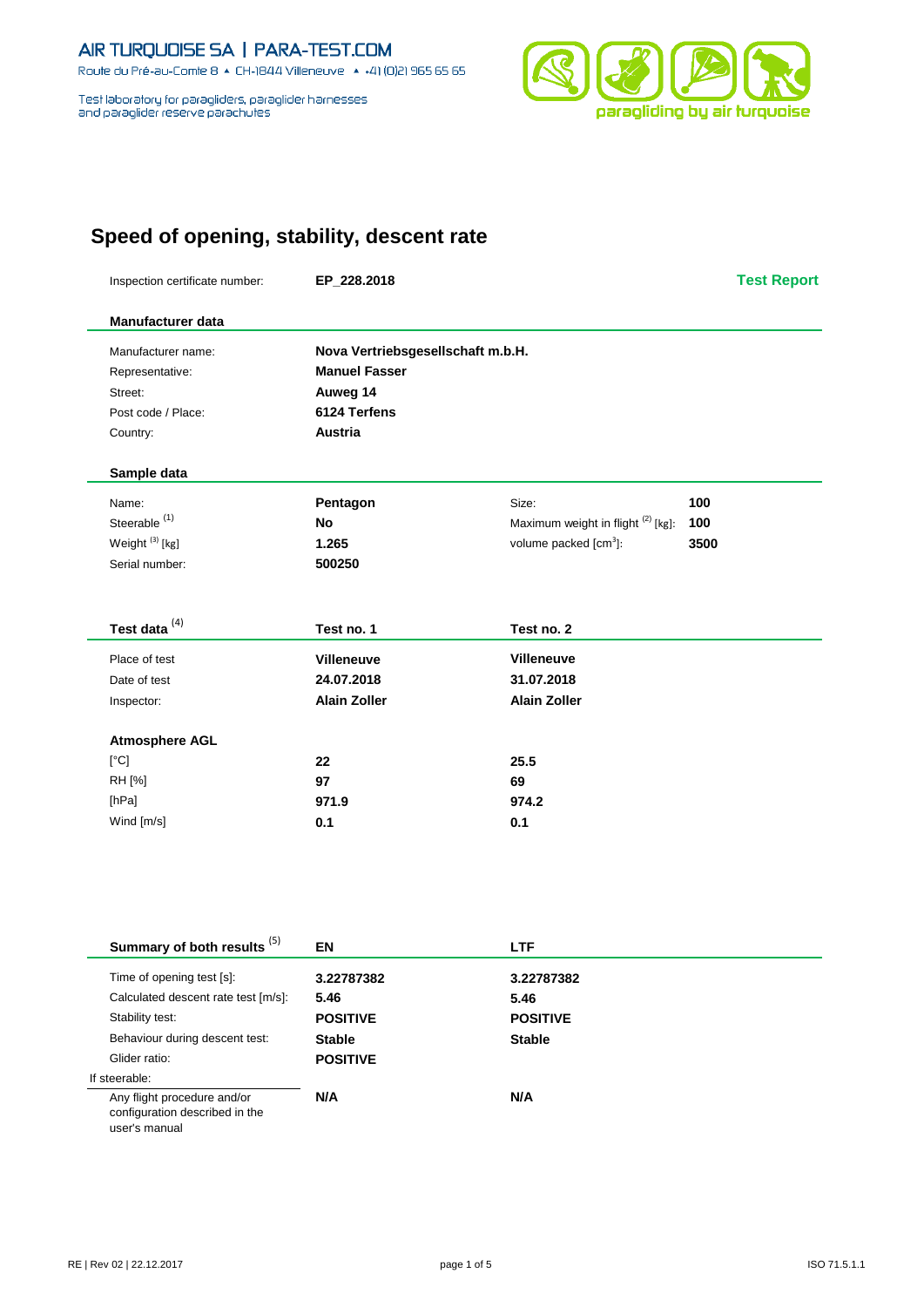Route du Pré-au-Comte 8 & CH-1844 Villeneuve | 4 +41 (0)21 965 65 65

Test laboratory for paragliders, paraglider harnesses and paraglider reserve parachutes



## **Strength test - 40 m/s opening shock**

Inspection certificate number: **EP\_228.2018 Test Report**

| <b>Manufacturer data</b> |                      |                                   |      |  |
|--------------------------|----------------------|-----------------------------------|------|--|
| Manufacturer name:       |                      | Nova Vertriebsgesellschaft m.b.H. |      |  |
| Representative:          | <b>Manuel Fasser</b> |                                   |      |  |
| Street:                  | Auweg 14             |                                   |      |  |
| Post code / Place:       | 6124 Terfens         |                                   |      |  |
| Country:                 | Austria              |                                   |      |  |
| Sample data              |                      |                                   |      |  |
| Name:                    | Pentagon             | Size:                             | 100  |  |
| Steerable                | <b>No</b>            | Maximum weight [kg]:              | 100  |  |
| Weight [kg]              | 1.265                | volume packed $[cm3]$ :           | 3500 |  |
| Serial number:           | 500217               |                                   |      |  |
| Test data <sup>(1)</sup> | Test no. 1           | Test no. 2                        |      |  |
| Place of test            | <b>Muraz</b>         | <b>Muraz</b>                      |      |  |
| Date of test             | 06.04.2018           | 06.04.2018                        |      |  |
| Corrected mass [kg]      | 98.43                | 98.43                             |      |  |
| Inspector:               | <b>Alain Zoller</b>  | <b>Alain Zoller</b>               |      |  |
| <b>Atmosphere AGL</b>    |                      |                                   |      |  |
| [°C]                     | 10.6                 | 10.6                              |      |  |
| RH [%]                   | 67                   | 67                                |      |  |
| [hPa]                    | 973.1                | 973.1                             |      |  |
| Wind [m/s]               | 1.2                  | 1.2                               |      |  |
| <b>Test results</b>      | Test no. 1           | Test no. 2                        |      |  |

| Strength test (40m/s shock)<br>Aircraft speed uncertainty K=2 | <b>POSITIVE</b> | <b>POSITIVE</b> |
|---------------------------------------------------------------|-----------------|-----------------|
| $\text{Im/s1}^{(2)}$                                          |                 | 1.7             |

| Item / type no. | Validity   | <b>Manufacturer</b> | S/N |
|-----------------|------------|---------------------|-----|
| Weight          | 2020       | Air Turquoise SA    | N/A |
| Geos nº 11      | 08.05.2017 | JDC elec.           | 22  |
| Weak link       | 2020       | Tost                | N/A |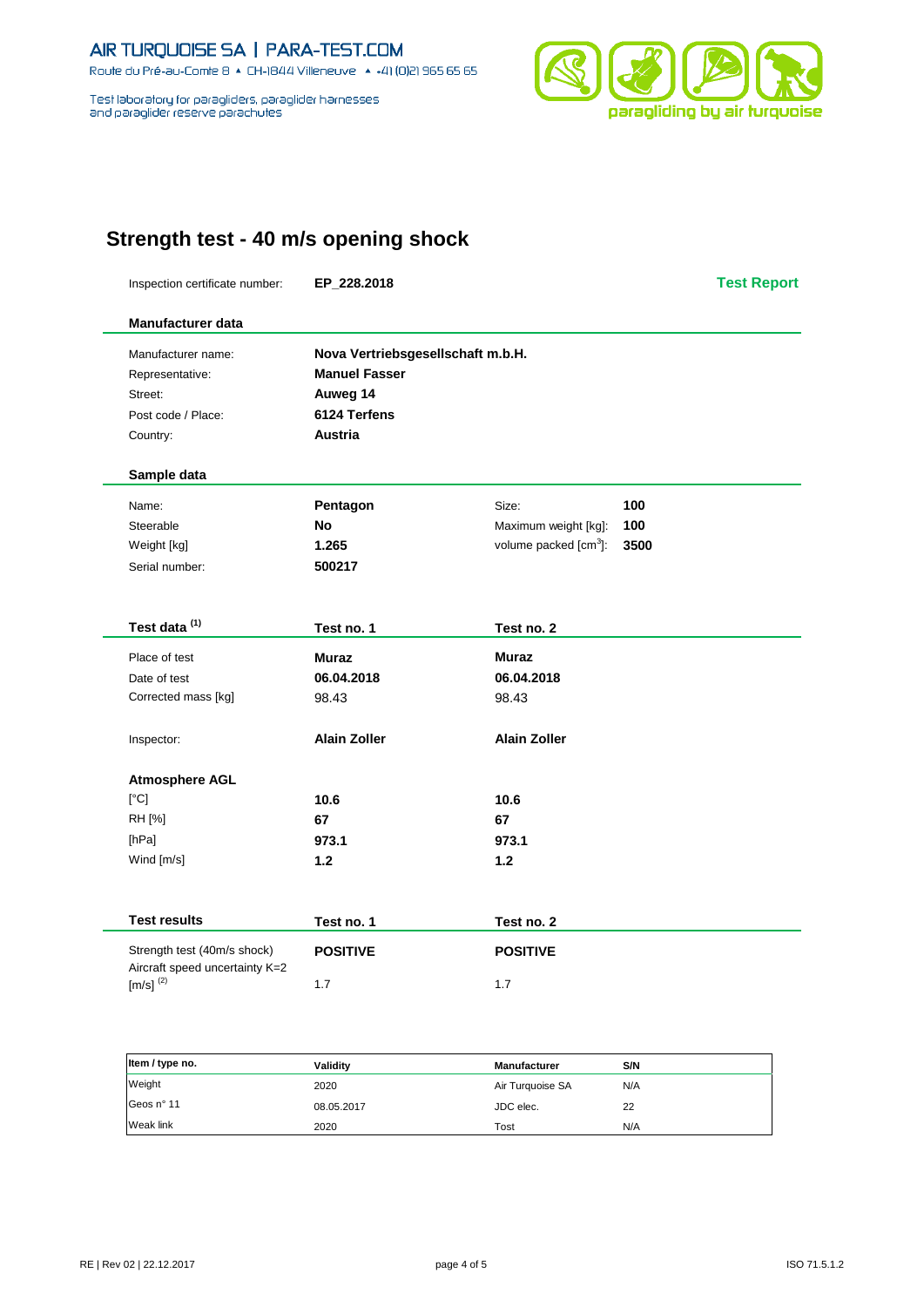Route du Pré-au-Comte 8 & CH-1844 Villeneuve | 4 +41 (0)21 965 65 65

Test laboratory for paragliders, paraglider hamesses<br>and paraglider reserve parachutes



Identification number:

MISC 062.2017

Nova Pentagon one size

### **Result summary**

Inner container strength test. Applied minimum 700 N for at least 10 seconds and at maximum strength.  $12.9 [s]$ Duration at the required strength: 749.0 [N] The maximum strength before broken:

Villeneuve Place of declaration 19.12.2017 Date of issue: Managing director

Signature:



This signature approve the validity of the test report, and can be included in the inspection certificate 71.5.1

Air Turquoise SA has thoroughly tested the sample of riser/bridle mentioned above and certifies its conformity with the standards: EN 12491 | 2001 chapter 5.3.2 and LTF 91/09 chapter 6.1.8

|                     |            | <b>Manufacturer</b> | Type no.   | S/N     |
|---------------------|------------|---------------------|------------|---------|
| Instrument          | Validity   |                     | 8431-10000 | 1185483 |
| Load Cell (axial)   | 01.06.2021 | Burster GmbH (DE)   |            |         |
| Winch               | 11.01.2018 | Arwin               | 300/600    | N/A     |
|                     |            | JDC elec.           | Geos n° 11 | 22      |
| Geos n° 11 Skywatch | 08.05.2017 |                     |            |         |

(1) Inner container: container of the folded emergency parachute.

(2) Inner container (the connection between handgrip and inner container) is loaded at min 700 [N] over 10 secondes. The deployment system is loaded until breaking. Each component is tested.

(3) Calculated value include the value minus the uncertainty (on safe side) / The uncertainty stated is the expanded uncertainty obtained by multiplying the standard<br>uncertainty by the coverage factor k = 2. The value of t